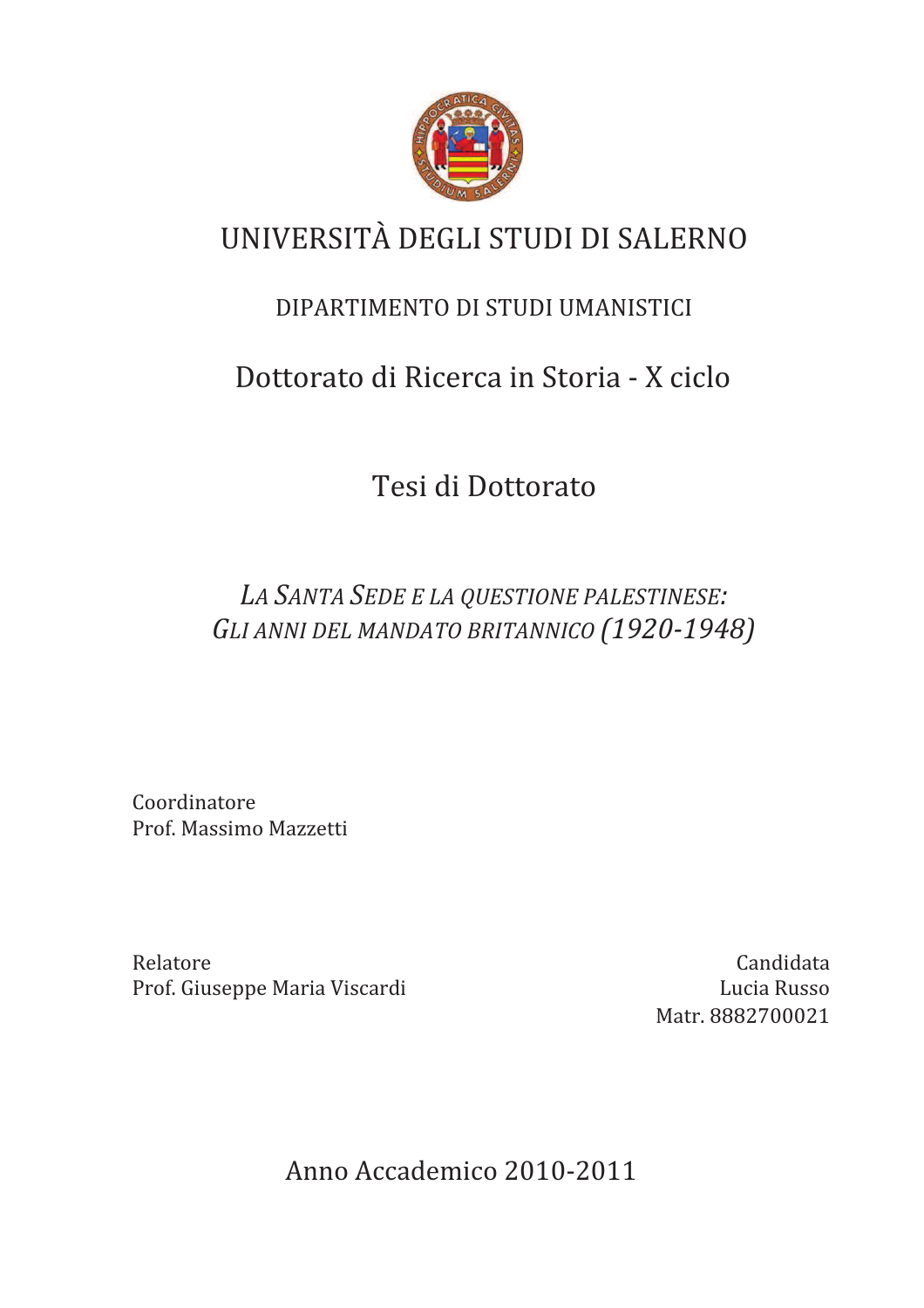#### THE HOLY SEE AND THE PALESTINIAN QUESTION: THE YEARS OF THE BRITISH MANDATE (1920-1948)

#### Abstract

The objective of this work is the reconstruction of the Holy See's position with respect to the Palestinian issue, during the years of the British Mandate. The line of argument on the issues analysed has been structured on the basis of the following questions: How was the relationship between the Holy See and the Zionist project, and how much weight did it have in determining the attitude of the theological factor? How did the Vatican react after the Conference of San Remo when a Mandate was conferred on Great Britain for Palestine and to what extent did it influence the Vatican's position and its relations with the British government? Great Britain was a supporter of Zionism and the Protestant and schismatic, but they also had to consider the views of the Arab-Catholic communities of the Holy Land. What was the reaction against the rise of Arab nationalism in Palestine on the one hand and anti-Semitism in the heart of Christian Europe on the other? What attitude was assumed by the Vatican before the British withdrawal, which reopened the international debate on the future political territory of the Holy Land?

The involvement of the Apostolic See in Middle Eastern Affairs and her presence in the Holy Land of Christian minorities, (descendants of the first groups of believers) and the interest in the protection of Jerusalem and the Holy Places is little known. Lack of studies to date on the organic position of the Holy See with respect to the Palestinian issue during the British Mandate is due in part to the inaccessibility to the Vatican archival sources, subsequent to January 22, 1922. The reconstruction of this historical period has been analyzed in several archival collections that are rich in resources, although they are largely unknown and poorly studied.

One of the most debated and controversial question for historians is related to the incidence of the theological factor on the Vatican's attitude with respect to Zionism. The analysis of archival sources has shown that in regards to the years of the British Mandate and the Vatican's anti-Zionist arguments, the principal theological dissertation on the killers of Christ was virtually absent, and this leads to a dismissal of the theory of a direct link between anti-Zionism and anti-Semitism. The Holy See was absolutely not averse to the Zionist ideal whose aim was to build a Jewish homeland in Palestine on an equal footing with the existing population. However, the real face of Zionism that took over the Mandate was above all due to British policy, sacrificed on the altar of the Balfour Declaration and the rights of Palestinians.

As the aspirations of the Vatican precluded an Arab or Jewish sovereignty they did not oppose the division of Palestine, provided it guaranteed the protection of Jerusalem and its surroundings. As for the political-territorial Holy Land, the Vatican's attitude was idealistic and pragmatic despite their desire for a clear preference for a unitary solution that would include guarantees for other Holy Places of Christianity spread throughout Palestine.